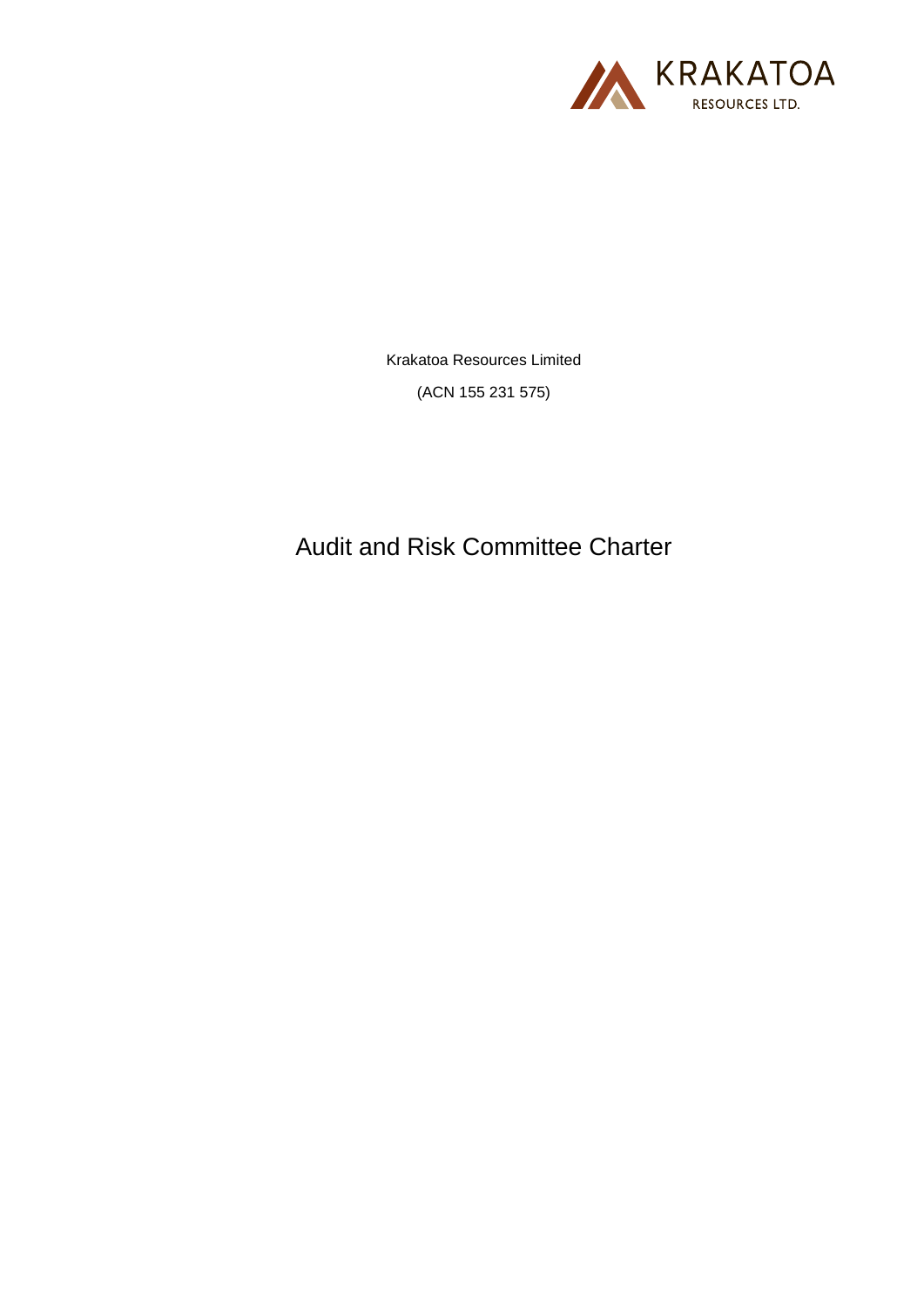

| <b>Contents</b> |  |
|-----------------|--|
|-----------------|--|

| 1            | <b>Constitution</b>                                      | $\overline{2}$ |
|--------------|----------------------------------------------------------|----------------|
| $\mathbf{2}$ | <b>Membership</b>                                        | $\overline{a}$ |
| 3            | <b>Chair</b>                                             | $\overline{a}$ |
| 4            | <b>Secretary</b>                                         | $\overline{2}$ |
| 5            | <b>Other attendees</b>                                   | $\overline{a}$ |
| 6            | Quorum                                                   | $\overline{2}$ |
| 7            | <b>Meetings</b>                                          | $\overline{2}$ |
| 8            | <b>Authority</b>                                         | 3              |
| 9            | <b>Reporting procedures</b>                              | 3              |
| 10           | <b>Financial statements</b>                              | 3              |
| 11           | <b>Related party transactions</b>                        | 4              |
| 12           | <b>External audit function</b>                           | 4              |
| 13           | <b>Internal audit function</b>                           | 4              |
| 14           | <b>Risk management</b>                                   | 5              |
| 15           | Communication                                            | 6              |
| 16           | <b>Assessment of effectiveness</b>                       | 6              |
| 17           | Reliance on information or professional or expert advice | 7              |
| 18           | <b>Access to advice</b>                                  | 7              |
| 19           | <b>Review of Charter</b>                                 | 7              |
| 20           | <b>Report to the Board</b>                               | 8              |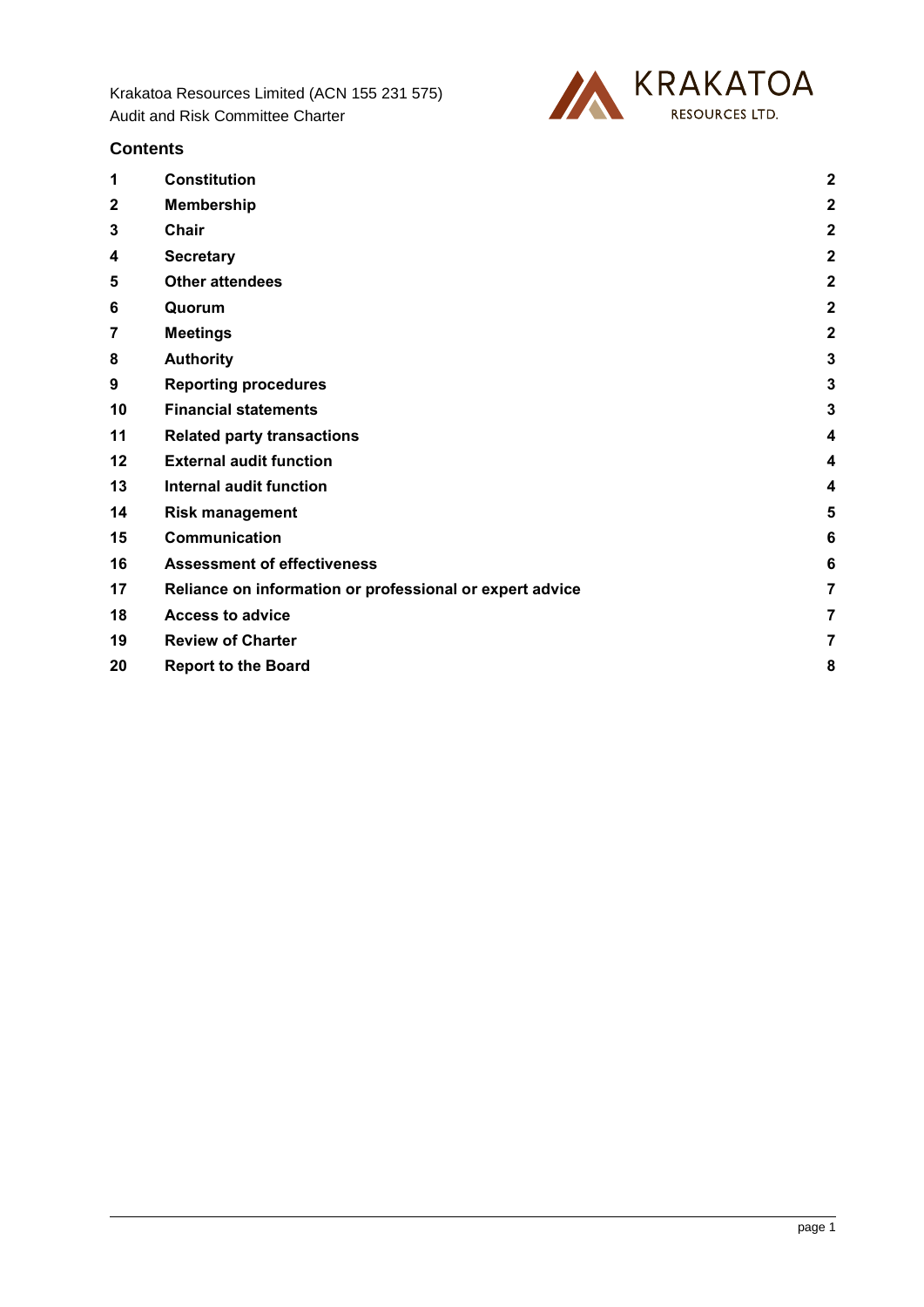

## <span id="page-2-0"></span>**1 Constitution**

As and when it is required, an Audit and Risk Committee will be established by resolution of the **Board** 

## <span id="page-2-1"></span>**2 Membership**

The Audit and Risk Committee will consist of not less than three members. Members will be appointed by the Board from amongst the Non-Executive Directors. The Committee shall, when required by ASX Listing Rule 12.7, consist of a majority of independent directors. In addition, the Audit and Risk Committee will comprise:

- (a) members who can read and understand financial statements and are otherwise financially literate;
- (b) at least one member with financial expertise either as a qualified accountant or other financial professional with experience in financial and accounting matters; and
- (c) at least one member who has an understanding of the industry in which Krakatoa Resources Limited (ACN 155 231 575) (the *Company*) operates.

#### <span id="page-2-2"></span>**3 Chair**

The Audit and Risk Committee will appoint an independent Director, other than the Chair of the Board, to be the Chair of the Committee.

## <span id="page-2-3"></span>**4 Secretary**

- 4.1 The Company Secretary will be the Secretary of the Audit and Risk Committee at the request of the Chair of the Committee.
- 4.2 The Company Secretary or their nominee shall be the Secretary of the Committee and shall attend meetings of the Committee as required.
- 4.3 The Secretary will be responsible for keeping the minutes of meetings of the Committee and circulating them to Committee members and to the other members of the Board.
- 4.4 The Secretary shall distribute supporting papers for each meeting of the Committee as far in advance as possible.

#### <span id="page-2-4"></span>**5 Other attendees**

- 5.1 The Executive Chair or Managing Director (as applicable)as well as other members of senior management may be invited to be present for all or part of the meetings of the Audit and Risk Committee, but will not be members of the Committee.
- 5.2 Representatives of the external auditor are expected to attend at least one meeting of the Audit and Risk Committee per year without any management staff or executives present.

# <span id="page-2-5"></span>**6 Quorum**

A quorum will be two members.

## <span id="page-2-6"></span>**7 Meetings**

7.1 Audit and Risk Committee meetings will be held not less than four times a year so as to enable the Committee to undertake its role effectively.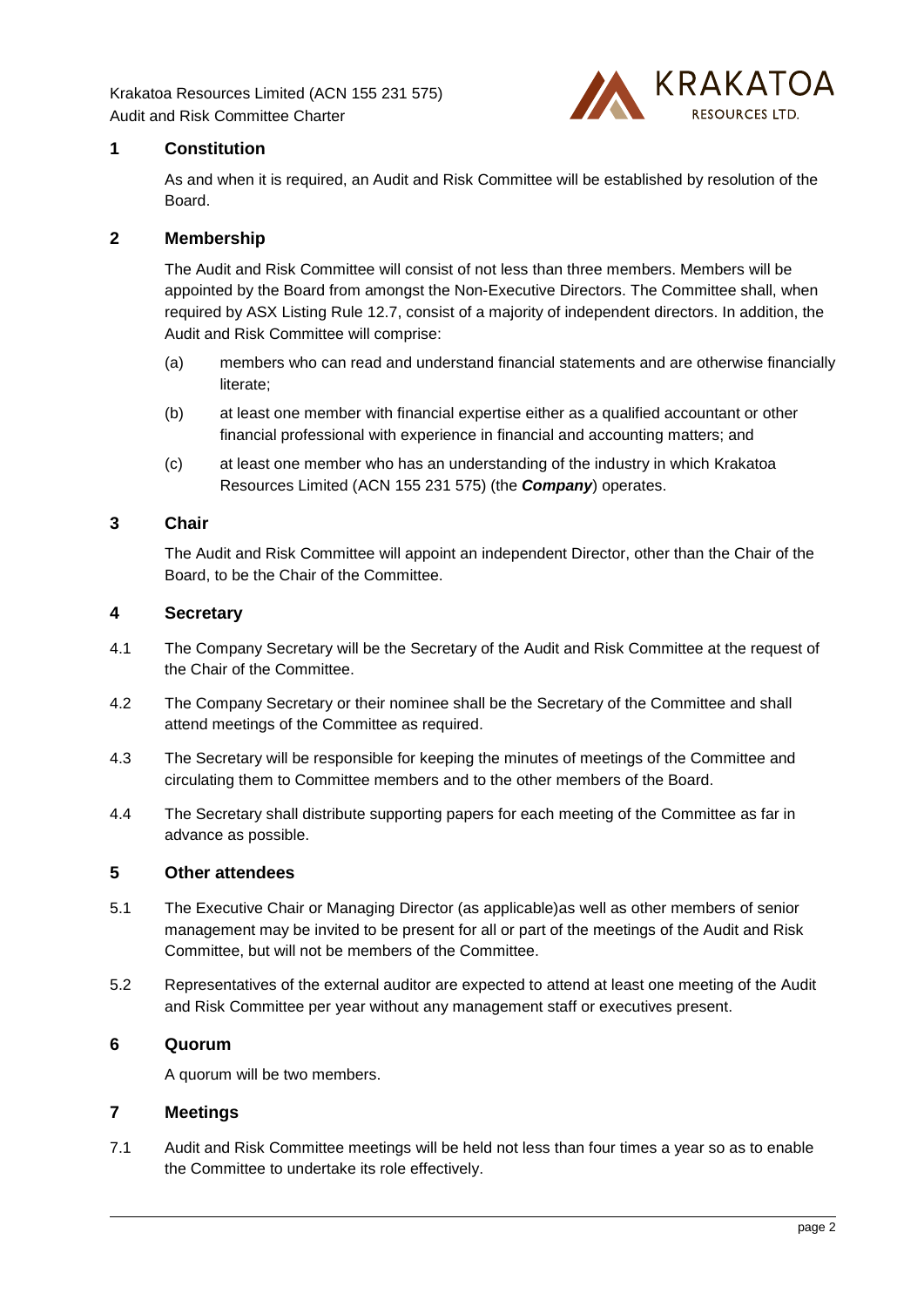

- 7.2 In addition, the Chair is required to call a meeting of the Audit and Risk Committee if requested to do so by any member of the Audit and Risk Committee, the Managing Director or the external auditor.
- 7.3 Where deemed appropriate by the Chair of the Committee, meetings and subsequent approvals and recommendations can be implemented by a circular written resolution or conference call.
- 7.4 Decisions will be based on a majority of votes with the Chair having a casting vote.
- 7.5 The Committee Chair, through the Secretary, will prepare a report of the actions of the Committee to be included in the Board papers for the next Board meeting.
- 7.6 Minutes of each meeting are included in the papers for the next full Board meeting after each Committee meeting.

## <span id="page-3-0"></span>**8 Authority**

The Audit and Risk Committee is authorised by the Board to investigate any activity within its charter. The Audit and Risk Committee will have access to management and auditors (external) with or without management present and has rights to seek explanations and additional information. It is authorised to seek any information it requires from any employees and all employees are directed to cooperate with any request made by the Audit and Risk Committee.

## <span id="page-3-1"></span>**9 Reporting procedures**

The Audit and Risk Committee will keep minutes of its meetings. As outlined above, the Secretary shall circulate the minutes of the meetings of the Committee to all members of the Committee for comment and change before being signed by the Chair of the Audit and Risk Committee and circulated to the Board with the Board papers for the next Board meeting. The minutes are to be tabled at the Board meeting following the Audit and Risk Committee meeting along with any recommendations of the Committee.

#### <span id="page-3-2"></span>**10 Financial statements**

- 10.1 The Audit and Risk Committee shall review the audited annual and half yearly financial statements and any reports which accompany published financial statements before submission to the Board, recommending their approval, focusing particularly on:
	- (a) any changes in accounting policies and practices;
	- (b) major judgmental areas;
	- (c) significant adjustments, accounting and financial reporting issues resulting from the external audit;
	- (d) compliance with accounting policies and standards; and
	- (e) compliance with legal requirements.
- 10.2 If the Company has a public accountant, the Audit and Risk Committee shall review the evaluation by management of factors related to the independence of the Company's public accountant and to assist them in the preservation of such independence.
- 10.3 The Audit and Risk Committee shall oversee management's appointment of the Company's public accountant if one is required.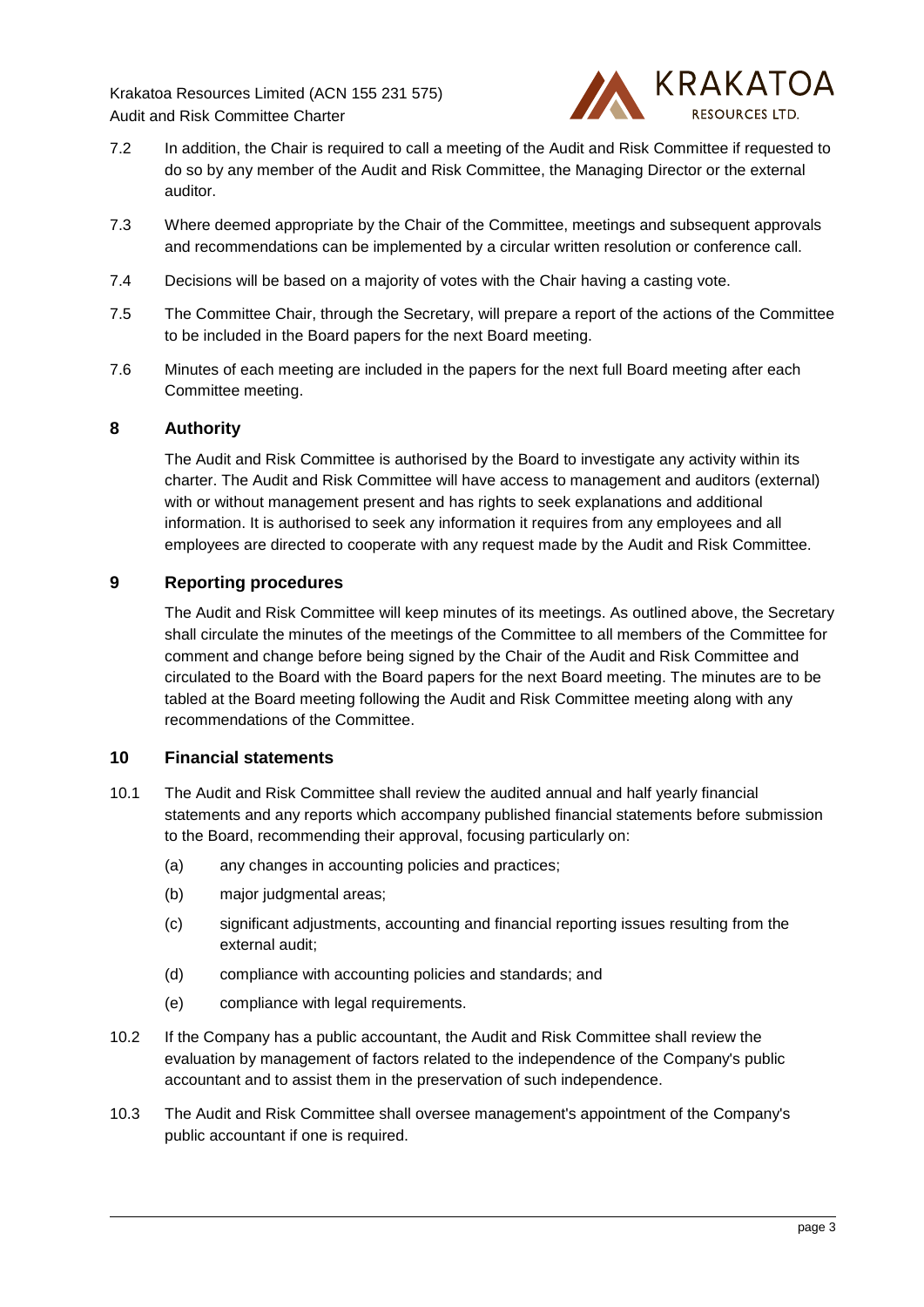

## <span id="page-4-0"></span>**11 Related party transactions**

The Audit and Risk Committee shall monitor and review the propriety of any related party transactions.

## <span id="page-4-1"></span>**12 External audit function**

- 12.1 The Audit and Risk Committee shall recommend to the Board the appointment of the external auditor.
- 12.2 Each year, the Audit and Risk Committee shall review the appointment of the external auditor, their independence, the audit fee, and any questions of resignation or dismissal.
- 12.3 The Audit and Risk Committee shall review the adequacy of accounting and financial controls together with the implementation of any recommendations of the external auditor in relation thereto.
- 12.4 The Audit and Risk Committee shall meet with the external auditors at least twice in each financial period without management being present and at any other time the Committee considers appropriate.
- 12.5 The Audit and Risk Committee shall discuss with the external auditor before the audit commences the nature and scope of the audit, and to ensure coordination between the external auditor and the Company's accounting staff.
- 12.6 The Audit and Risk Committee shall determine that no management restrictions are being placed upon external auditor.
- 12.7 The Audit and Risk Committee shall discuss problems and reservations arising from the interim and final audits, and any matters the auditors may wish to discuss (in the absence of management where necessary).
- 12.8 The Audit and Risk Committee shall review the external auditor's management letter and management's response.
- 12.9 The Audit and Risk Committee shall review and make recommendations on fees payable to the auditor for audit and non-audit work.
- 12.10 The Audit and Risk Committee shall ensure adequate disclosure as may be required by law of the Committee's approval of all non-audit services provided by the external auditor.
- 12.11 The Audit and Risk Committee shall ensure that the external auditor prepares and delivers an annual statement as to their independence which includes details of all relationships with the Company.
- 12.12 The Audit and Risk Committee shall receive from the external auditor, or any other regulatory body, their report on, among other things, critical accounting policies and alternative accounting treatment, prior to the filing of their audit report in compliance with the Corporations Act.

## <span id="page-4-2"></span>**13 Internal audit function**

- 13.1 The Audit and Risk Committee shall recommend to the Board the appointment of an internal auditor if and when one is required.
- 13.2 If and when one is required, the Audit and Risk Committee shall consider the appointment of an internal auditor, the audit fee (if externally contracted) and any questions of resignation or dismissal.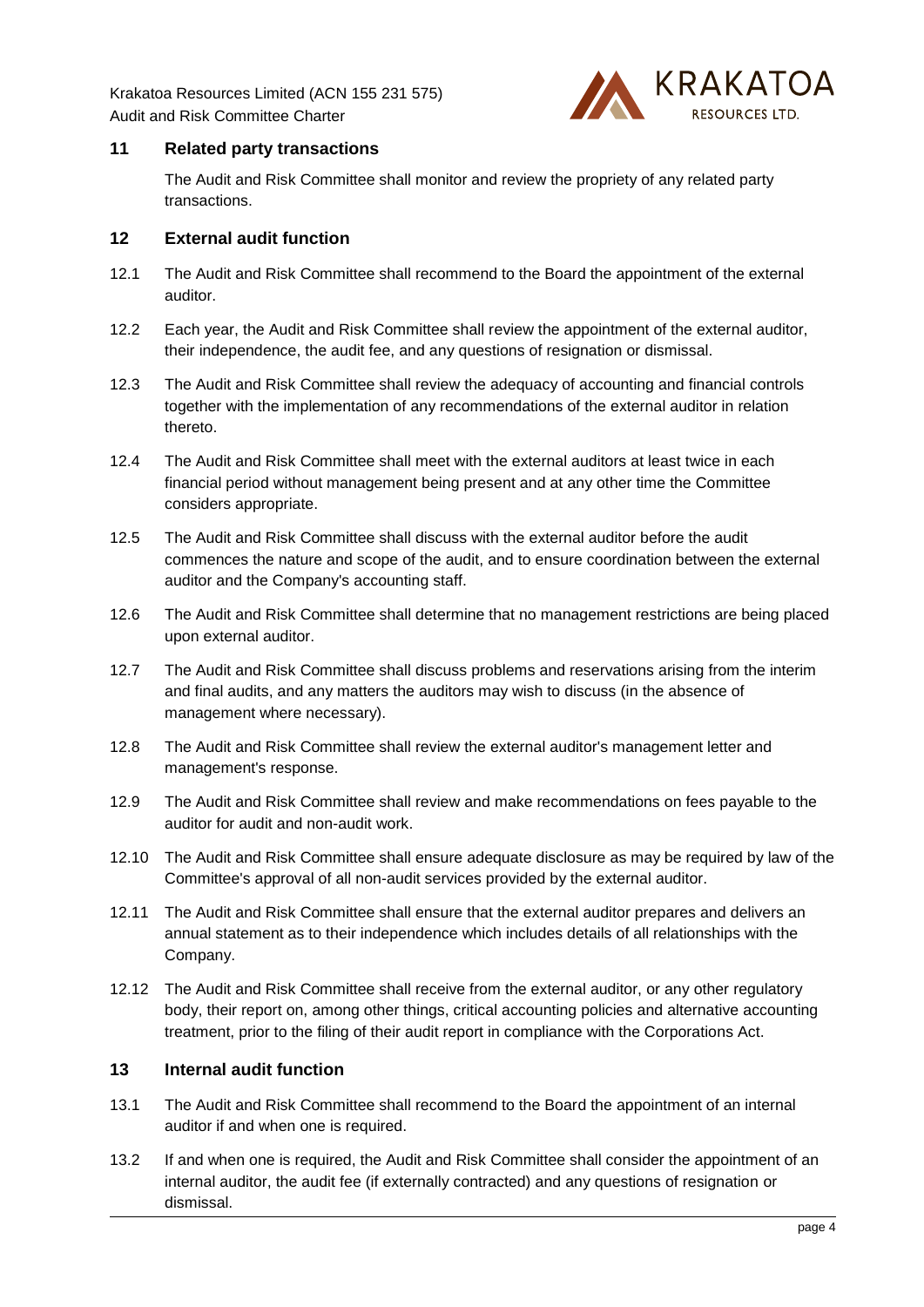

- 13.3 If and when one is required, the Audit and Risk Committee shall review the appointment, remuneration, evaluation, retention and dismissal of the chief audit executive.
- 13.4 Each year, the Audit and Risk Committee shall review and approve the internal auditor's charter.
- 13.5 The Audit and Risk Committee shall review the reporting lines of the internal audit function to ensure that the internal auditor is allowed adequate independence.
- 13.6 The Audit and Risk Committee shall determine that no management restrictions are being placed upon the internal audit function.
- 13.7 The Audit and Risk Committee shall ensure that the internal audit function is adequately resourced (including qualified personnel, funding and equipment) so as not to impede its ability to execute its responsibilities.
- 13.8 The Audit and Risk Committee shall consider the major findings of the internal audit investigations and management's response.
- 13.9 The Audit and Risk Committee shall ensure coordination between the internal and external auditor.
- 13.10 The Audit and Risk Committee shall meet privately with the internal auditor on at least an annual basis.

#### <span id="page-5-0"></span>**14 Risk management**

- 14.1 The Audit and Risk Committee shall assess the internal processes for determining and managing key risk areas, particularly:
	- (a) non-compliance with laws, regulations, standards and best practice guidelines, including environmental and industrial relations laws;
	- (b) litigation and claims; and
	- (c) relevant business risks other than those that are dealt with by other specific Board Committees.
- 14.2 The Audit and Risk Committee shall monitor management's performance against the Company's risk management framework including whether it is operating within the risk appetite set by the Board.
- 14.3 The Audit and Risk Committee shall develop and maintain a risk register that identifies the risks to the Company and its operation and assesses the likelihood of their occurrence.
- 14.4 The Audit and Risk Committee shall update the risk register periodically and present it to the Board for its consideration at least twice a year.
- 14.5 The Audit and Risk Committee shall ensure that the Company has an effective risk management system and that major risks to the Company are reported quarterly to the Board.
- 14.6 The Audit and Risk Committee shall receive from management reports on all suspected and actual frauds, thefts and breaches of laws.
- 14.7 The Audit and Risk Committee shall receive reports from internal audit on its reviews of the adequacy of the entity's processes for managing risks.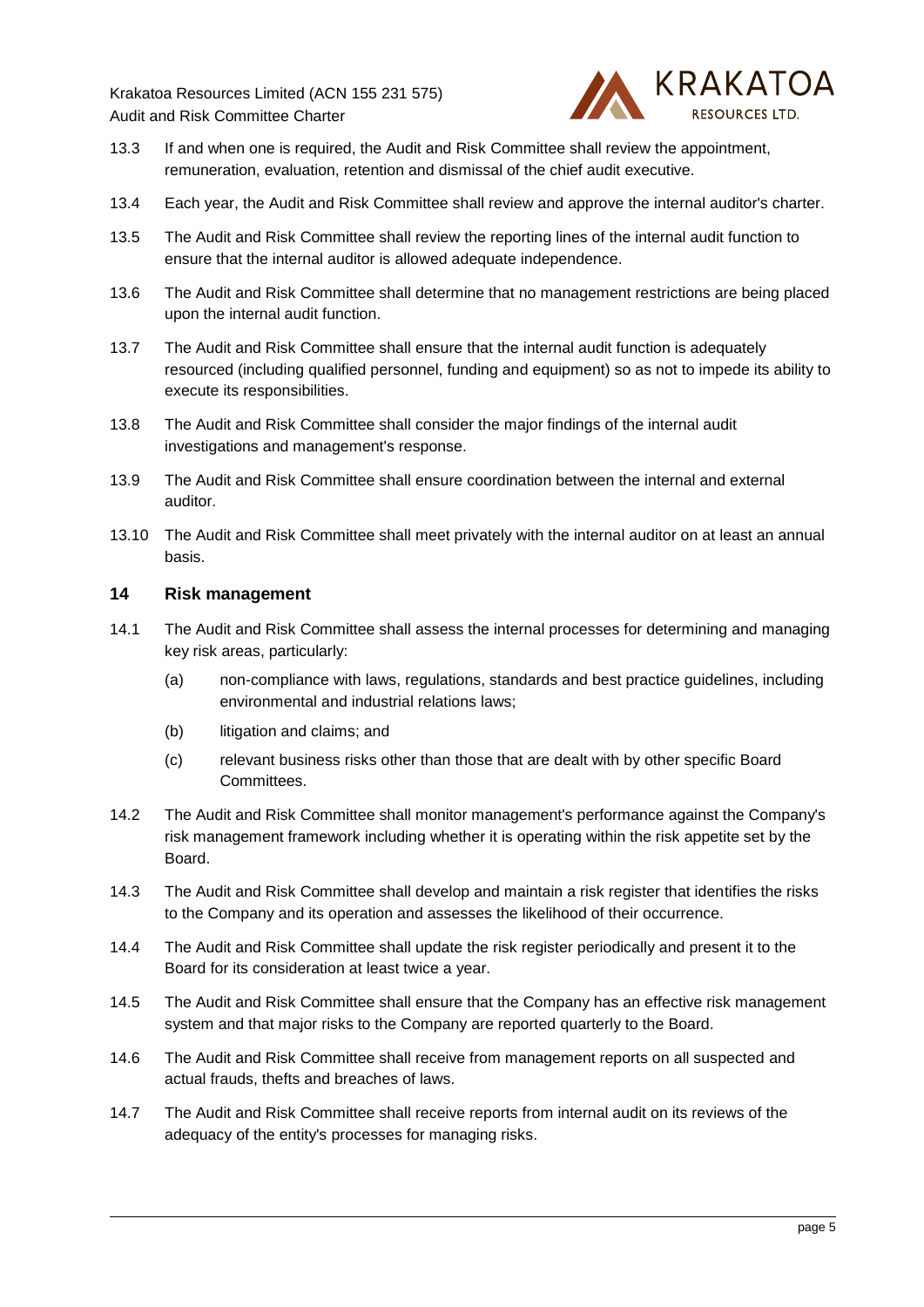

- 14.8 The Audit and Risk Committee shall receive reports from management on new and emerging sources of risk and the risk controls and mitigation measures that management has put in place to deal with those risks.
- 14.9 The Audit and Risk Committee shall review any material incident involving fraud or a break down of the Company's risk controls and determining the lessons learned.
- 14.10 The Audit and Risk Committee shall make recommendations to the Board in relation to changes that should be made to the Company's risk management framework or the risk appetite set by the Board.
- 14.11 The Audit and Risk Committee shall evaluate the process the Company has in place for assessing and continuously improving internal controls, particularly those related to areas of significant risk.
- 14.12 The Audit and Risk Committee shall assess whether management has controls in place for unusual types of transactions and/or any potential transactions that may carry more than an acceptable degree of risk.
- 14.13 The Audit and Risk Committee shall meet periodically with key management, internal and external auditors and compliance staff to understand and discuss the Company's control environment.

## <span id="page-6-0"></span>**15 Communication**

- 15.1 The Audit and Risk Committee shall, if and when required, provide, through regular meetings, a forum for communication between the Boards, senior financial management, and staff involved in internal control procedures and the external auditors.
- 15.2 The Audit and Risk Committee shall enhance the credibility and objectivity of financial reports with other interested parties, including creditors, key stakeholders and the general public.
- 15.3 The Audit and Risk Committee shall, if and when required, establish procedures for complaints and reports regarding accounting, internal accounting controls and auditing matters and ensuring a mechanism for the confidential treatment of such complaints and reports including the ability to submit them anonymously.

## <span id="page-6-1"></span>**16 Assessment of effectiveness**

- 16.1 The Audit and Risk Committee shall evaluate the adequacy and effectiveness of the Company's administrative, operating and accounting policies through active communication with operating management, internal auditors (should they exist) and the external auditors.
- 16.2 The Audit and Risk Committee shall provide oversight of the Company's Risk Management System.
- 16.3 The Audit and Risk Committee shall oversee the establishment and implementation by management of a system for identifying, assessing, monitoring and managing material risk throughout the Company. This system will include the Company's internal compliance and control systems.
- 16.4 The Audit and Risk Committee shall review at least annually the Company's risk management systems to ensure the exposure to the various categories of risk are minimised prior to endorsement by the Board.
- 16.5 The Audit and Risk Committee shall evaluate the Company's exposure to fraud.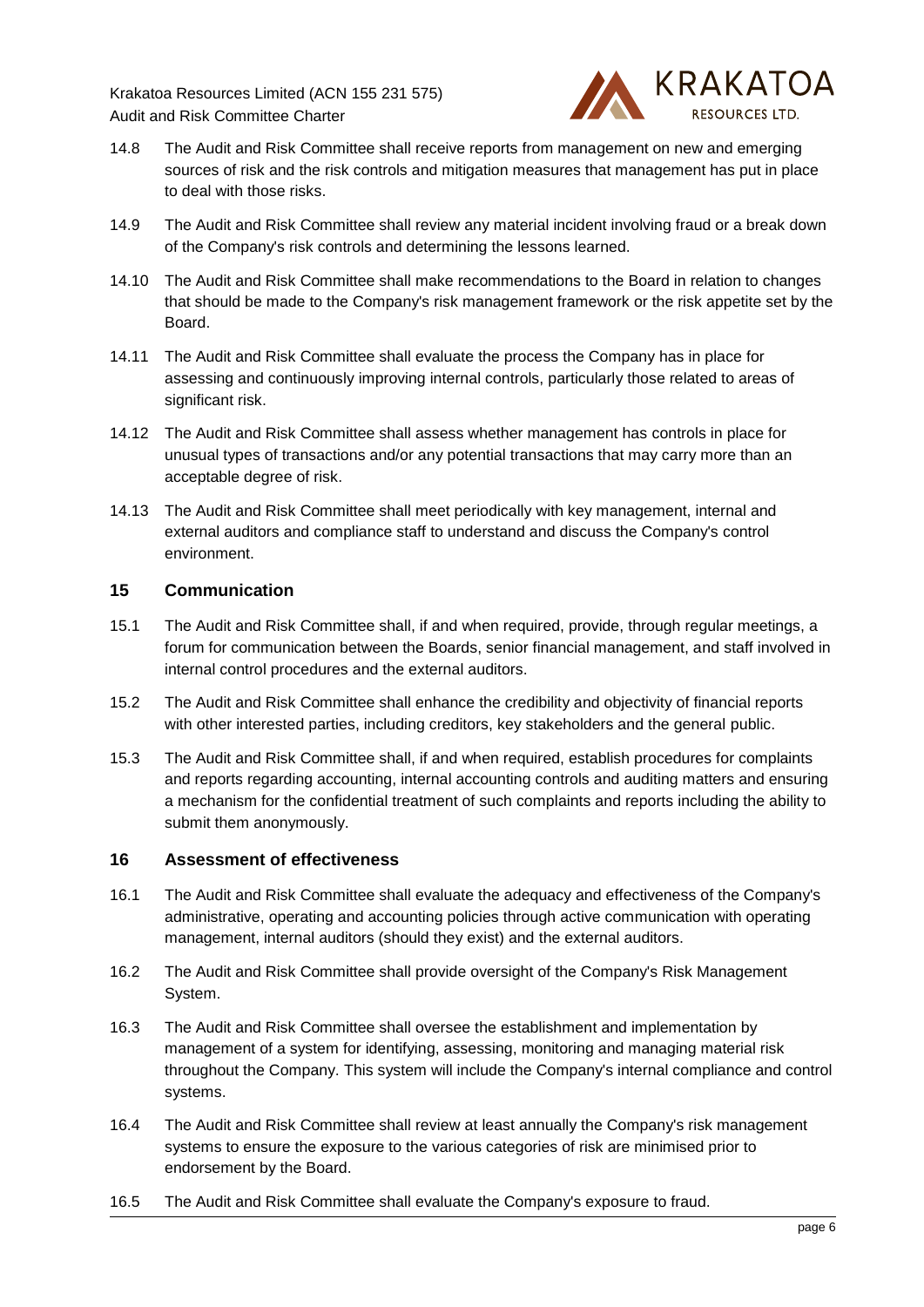

- 16.6 The Audit and Risk Committee shall take an active interest in ethical considerations regarding the Company's policies and practices.
- 16.7 The Audit and Risk Committee shall monitor the standard of corporate conduct in areas such as arms- length dealings and likely conflicts of interest.
- 16.8 The Audit and Risk Committee shall identify and direct any special projects or investigations deemed necessary.
- 16.9 The Audit and Risk Committee shall ensure the appropriate engagement, employment and deployment of all employees under statutory obligations.
- 16.10 The Audit and Risk Committee shall ensure a safe working culture is sustained in the workforce.
- 16.11 The Audit and Risk Committee shall determine the Company's risk profile describing the material risks, including both financial and non-financial matters, facing the Company.
- 16.12 The Audit and Risk Committee shall regularly review and update the Company's risk profile.

#### <span id="page-7-0"></span>**17 Reliance on information or professional or expert advice**

Each member of the Audit and Risk Committee is entitled to rely on information, or professional or expert advice, to the extent permitted by law, given or prepared by:

- (a) an employee of the Company and its subsidiaries whom the member believes on reasonable grounds to be reliable and competent in relation to the matters concerned;
- (b) a professional adviser or expert in relation to matters that the member believes on reasonable grounds to be within the person's professional or expert competence; or
- (c) another Director or officer of the Company and its subsidiaries in relation to matters within the Director's or officer's authority.

#### <span id="page-7-1"></span>**18 Access to advice**

- 18.1 Members of the Committee have rights of access to management and to the books and records of the Company to enable them to discharge their duties as Committee members, except where the Board determines that such access would be adverse to the Company's interests. Such access shall be provided on a timely basis.
- 18.2 Members of the Committee may meet with the auditors, both internal and external, without management being present.
- 18.3 Members of the Committee may consult independent legal counsel or other advisers they consider necessary to assist them in carrying out their duties and responsibilities, subject to prior consultation with the Chair. Any costs incurred as a result of the Committee consulting an independent expert will be borne by the Company.

## <span id="page-7-2"></span>**19 Review of Charter**

- 19.1 The Board will conduct an annual review of the membership to ensure that the Committee has carried out its functions in an effective manner and that the Company is operating with due regard for the risk appetite set by the Board.
- 19.2 The Board will update this Charter as required or as a result of new laws or regulations.